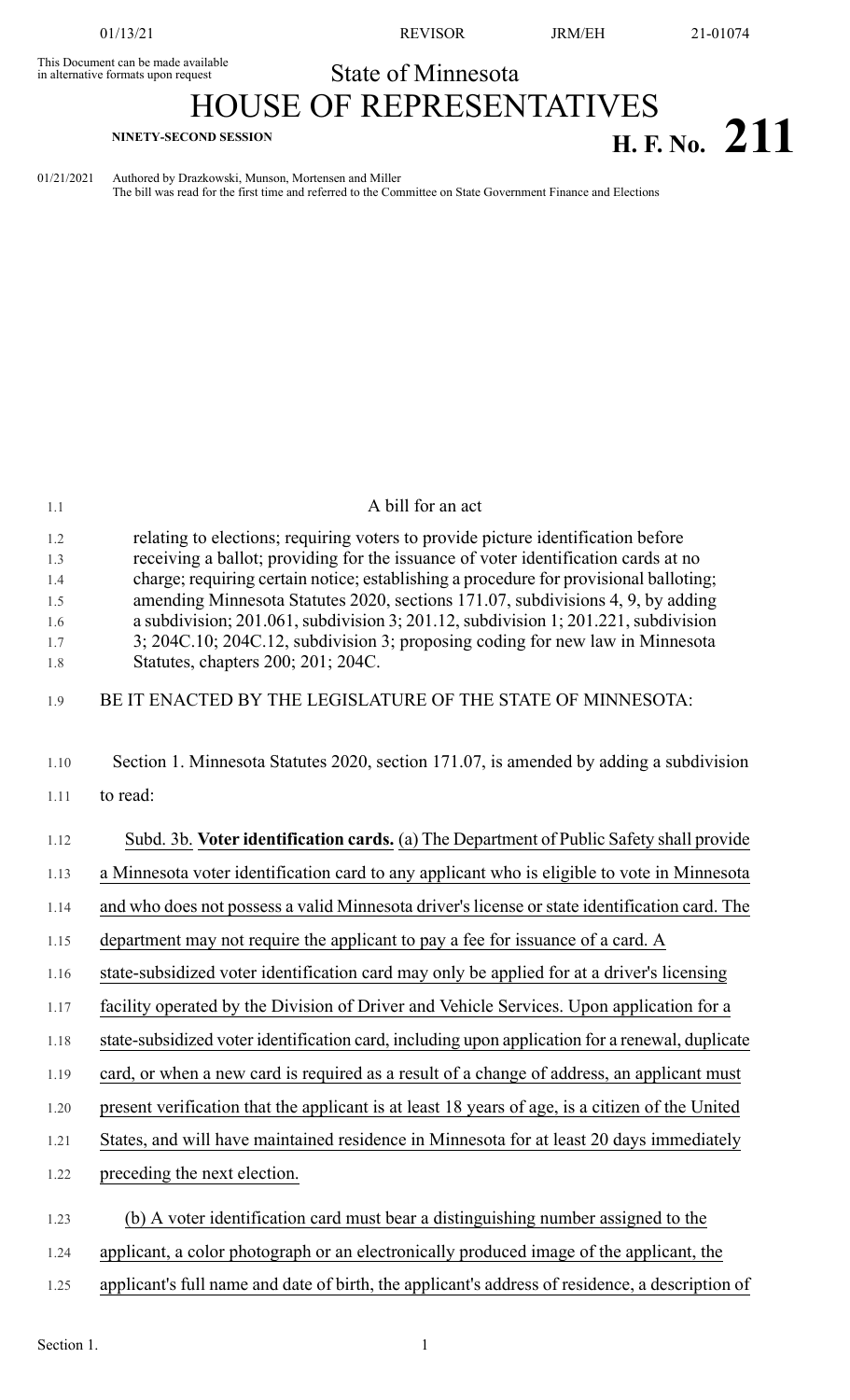|      | 01/13/21                                                                                        | <b>REVISOR</b> | <b>JRM/EH</b> | 21-01074 |
|------|-------------------------------------------------------------------------------------------------|----------------|---------------|----------|
| 2.1  | the applicant in the manner the commissioner deems necessary, and the usual signature of        |                |               |          |
| 2.2  | the applicant.                                                                                  |                |               |          |
| 2.3  | (c) A voter identification card shall not be valid identification for purposes unrelated to     |                |               |          |
| 2.4  | voting in Minnesota.                                                                            |                |               |          |
| 2.5  | (d) A voter identification card must be of a different color scheme than a Minnesota            |                |               |          |
| 2.6  | driver's license or state identification card, but must incorporate the same information and    |                |               |          |
| 2.7  | security features as provided in subdivision 9.                                                 |                |               |          |
| 2.8  | (e) Each voter identification card must be plainly marked: "Voter Identification - Not a        |                |               |          |
| 2.9  | drivers license. Valid Identification Only for Voting."                                         |                |               |          |
| 2.10 | Sec. 2. Minnesota Statutes 2020, section 171.07, subdivision 4, is amended to read:             |                |               |          |
| 2.11 | Subd. 4. Identification card expiration. (a) Except as otherwise provided in this               |                |               |          |
| 2.12 | subdivision, the expiration date of a Minnesota identification card and voter identification    |                |               |          |
| 2.13 | card is the birthday of the applicant in the fourth year following the date of issuance of the  |                |               |          |
| 2.14 | card.                                                                                           |                |               |          |
| 2.15 | (b) For an applicant age 65 or older:                                                           |                |               |          |
| 2.16 | (1) the expiration date of a Minnesota identification card and voter identification card        |                |               |          |
| 2.17 | is the birthday of the applicant in the eighth year following the date of issuance of the card; |                |               |          |
| 2.18 | or                                                                                              |                |               |          |
| 2.19 | (2) a noncompliant identification card is valid for the lifetime of the applicant.              |                |               |          |
| 2.20 | (c) For the purposes of paragraph (b), "Minnesota identification card" does not include         |                |               |          |
| 2.21 | an enhanced identification card issued to an applicant age 65 or older.                         |                |               |          |
| 2.22 | (d) The expiration date for an Under-21 identification card is the cardholder's 21st            |                |               |          |
| 2.23 | birthday. The commissioner shall issue an identification card to a holder of an Under-21        |                |               |          |
| 2.24 | identification card who applies for the card, pays the required fee, and presents proof of      |                |               |          |
| 2.25 | identity and age, unless the commissioner determines that the applicant is not qualified for    |                |               |          |
| 2.26 | the identification card.                                                                        |                |               |          |
| 2.27 | (e) Notwithstanding paragraphs (a) to (d), the expiration date for an identification card       |                |               |          |
| 2.28 | issued to a person with temporary lawful status is the last day of the person's legal stay in   |                |               |          |
| 2.29 | the United States, or one year after issuance if the last day of the person's legal stay is not |                |               |          |
| 2.30 | identified.                                                                                     |                |               |          |
|      |                                                                                                 |                |               |          |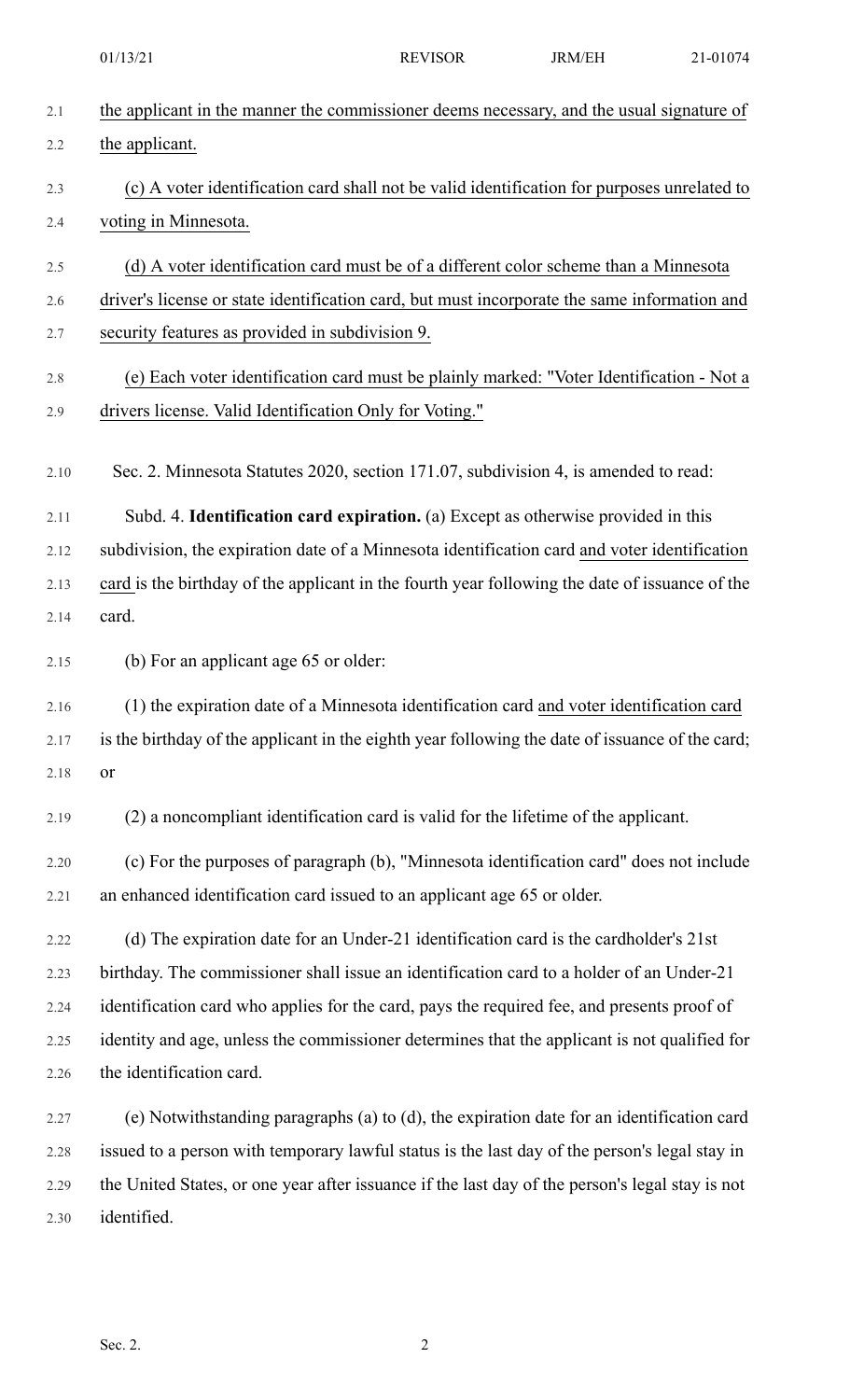| 3.1  | Sec. 3. Minnesota Statutes 2020, section 171.07, subdivision 9, is amended to read:              |
|------|--------------------------------------------------------------------------------------------------|
| 3.2  | Subd. 9. Improved security. The commissioner shall develop new Drivers' licenses                 |
| 3.3  | and, identification cards, to be issued beginning January 1, 1994, that and voter identification |
| 3.4  | cards must be as impervious to alteration as is reasonably practicable in their design and       |
| 3.5  | quality of material and technology. The driver's license security laminate shall be made         |
| 3.6  | from materials not readily available to the general public. The design and technology            |
| 3.7  | employed must enable the driver's license and identification card to be subject to two or        |
| 3.8  | more methods of visual verification capable of clearly indicating the presence of tampering      |
| 3.9  | or counterfeiting. The driver's license and identification card must not be susceptible to       |
| 3.10 | reproduction by photocopying or simulation and must be highly resistant to data or               |
| 3.11 | photograph substitution and other tampering.                                                     |
|      |                                                                                                  |
| 3.12 | Sec. 4. [200.035] DOCUMENTATION OF IDENTITY AND RESIDENCE.                                       |
| 3.13 | The following are sufficient proof of identity and residence for purposes of election day        |
| 3.14 | voter registration under section 201.061, subdivision 3, and for determining whether to          |
| 3.15 | count a provisional ballot under section 204C.135, subdivision 2:                                |
| 3.16 | (1) a current, valid driver's license, state identification card, or voter identification card   |
| 3.17 | issued to the voter by the Department of Public Safety that contains the voter's current         |
| 3.18 | address of residence in the precinct;                                                            |
| 3.19 | (2) an identification card issued to the voter by the tribal government of a tribe recognized    |
| 3.20 | by the Bureau of Indian Affairs that contains a photograph of the voter, the voter's current     |
| 3.21 | address of residence in the precinct, and any other items of data required to be contained       |
| 3.22 | on a Minnesota identification card, as provided in section 171.07, subdivision 3, paragraphs     |
| 3.23 | $(a)$ and $(b)$ ;                                                                                |
| 3.24 | (3) an original receipt for a new, renewed, or updated driver's license, state identification    |
| 3.25 | card, or voter identification card issued to the voter under section 171.07 that contains the    |
| 3.26 | voter's current address of residence in the precinct along with one of the following documents,  |
| 3.27 | provided that it contains a photograph of the voter:                                             |
| 3.28 | (i) a driver's license or identification card that is expired, invalidated, or does not contain  |
| 3.29 | the voter's current address of residence, issued to the voter by the state of Minnesota or any   |
| 3.30 | other state or territory of the United States;                                                   |
| 3.31 | (ii) a United States passport issued to the voter;                                               |
|      |                                                                                                  |

- 3.32 (iii) an identification card issued by a branch, department, agency, entity, or subdivision 3.33 of Minnesota or the federal government;
	- Sec. 4. 3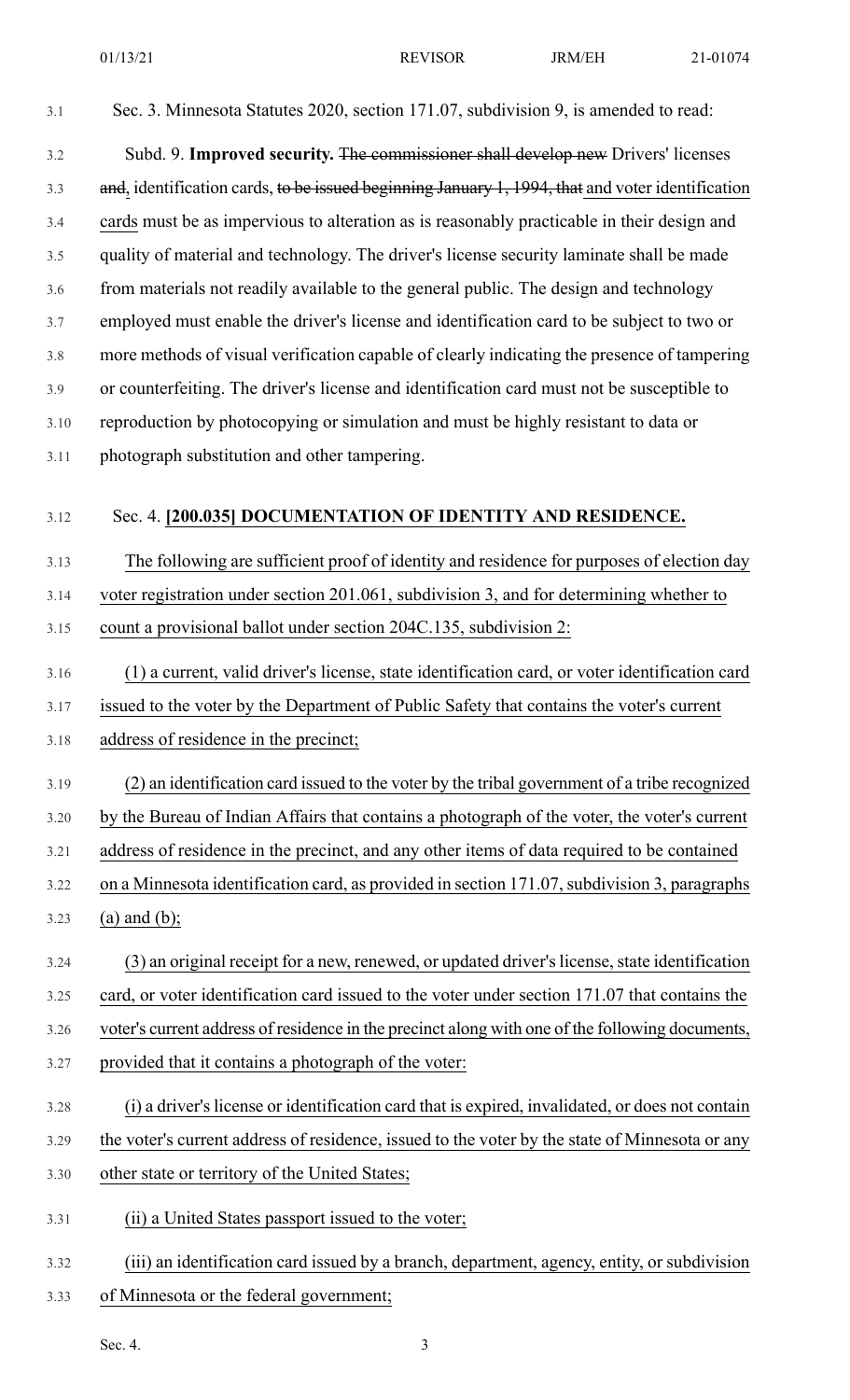4.1 (iv) an identification card issued by an accredited postsecondary institution with a campus 4.2 located within Minnesota, if a list of students from that institution has been prepared under 4.3 section 135A.17 and certified to the county auditor in the manner provided in rules of the 4.4 secretary of state; or 4.5 (v) an identification card issued to the voter by the tribal government of a tribe recognized 4.6 by the Bureau of Indian Affairs; 4.7 (4) if the voter resides in a shelter facility designated for battered women, as defined in 4.8 section 611A.37, subdivision 4, a driver's license or identification card issued to the voter 4.9 by the Department of Public Safety that contains the voter's photograph and address of 4.10 residence prior to seeking the services of the shelter facility, along with a certification of 4.11 residence in the facility, signed by the facility's administrator on a form prescribed by the 4.12 secretary of state; or 4.13 (5) a driver's license or identification card issued by Minnesota or any other state or 4.14 territory of the United States that does not contain the voter's current address of residence, 4.15 if the voter is a student and either: 4.16 (i) the voter's name and address of residence is included on a residential housing list 4.17 certified to the county auditor for use in that precinct under section 135A.17, subdivision 4.18 2; or 4.19 (ii) the voter presents a current student fee statement, issued to the voter, that contains 4.20 the voter's valid address of residence in the precinct. 4.21 Sec. 5. **[201.017] STATE-SUBSIDIZED VOTER IDENTIFICATION CARD** 4.22 **ACCOUNT.** 4.23 A state-subsidized voter identification card account is established in the special revenue 4.24 fund. Money in the account is appropriated to the Department of Public Safety for purposes 4.25 of reimbursing the department for administrative costs providing state-subsidized voter 4.26 identification cards to individuals qualifying under section 171.07, subdivision 3b, provided 4.27 that the department may not be reimbursed more than \$9.85 for each card issued. The 4.28 commissioner of public safety must report to the legislature at least monthly by county on 4.29 expenditure of funds from this account. A report of the total expenditures by county must 4.30 be submitted to the majority and minority members of the house of representatives and 4.31 senate committees with oversight in elections by January 31 of each year.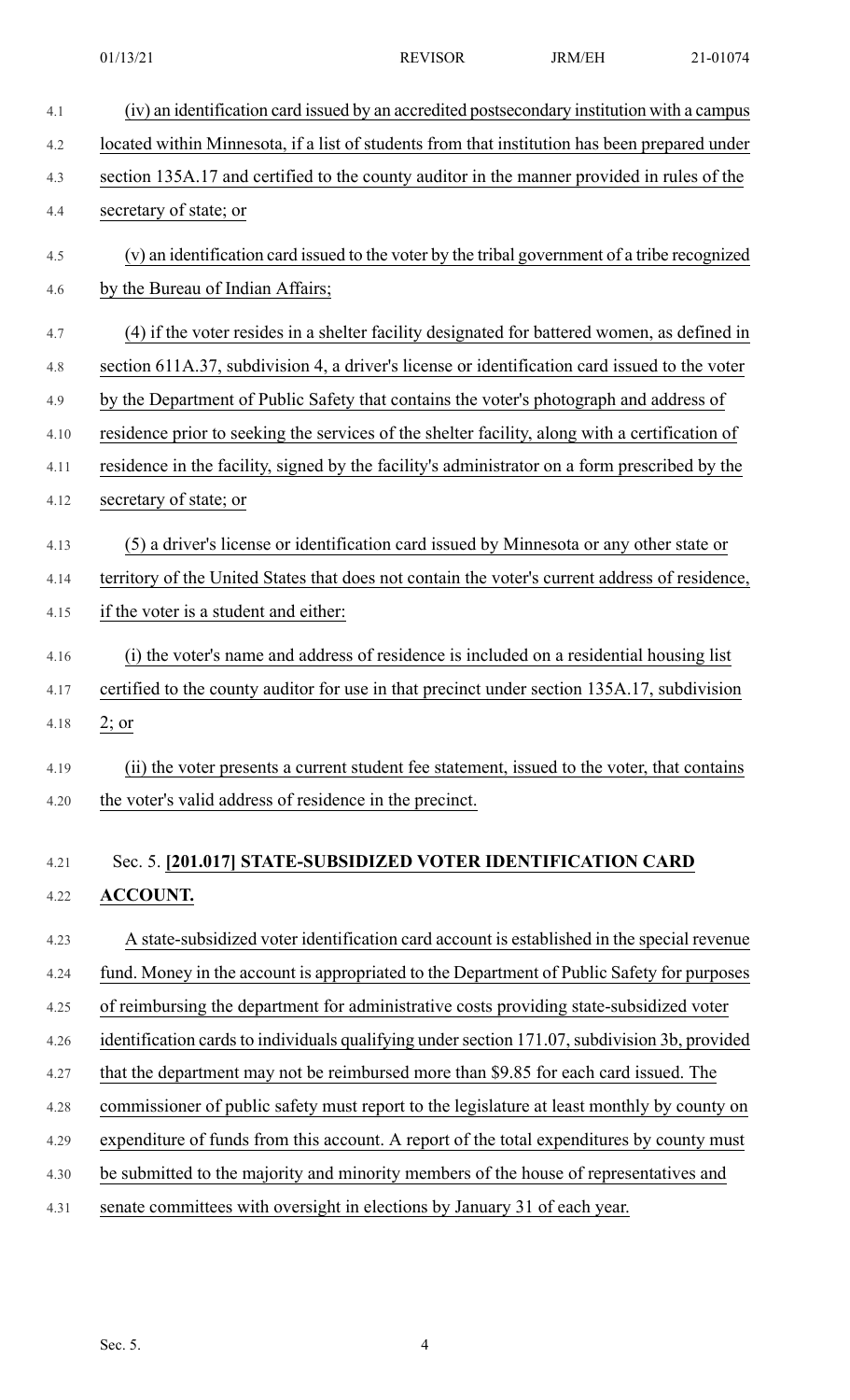5.1 Sec. 6. Minnesota Statutes 2020, section 201.061, subdivision 3, is amended to read: 5.2 Subd. 3. **Election day registration.** (a) An individual who is eligible to vote may register 5.3 on election day by appearing in person at the polling place for the precinct in which the 5.4 individual maintains residence, by completing a registration application, making an oath in 5.5 the form prescribed by the secretary of state and providing proof of identity and residence. 5.6 An individual may prove identity and residence for purposes of registering by: presenting 5.7 documentation as permitted by section 200.035. 5.8 (1) presenting a driver's license or Minnesota identification card issued pursuant to 5.9 section 171.07; 5.10 (2) presenting any document approved by the secretary of state as proper identification; 5.11  $(3)$  presenting one of the following: 5.12 (i) a current valid student identification card from a postsecondary educational institution 5.13 in Minnesota, if a list of students from that institution has been prepared under section 5.14 135A.17 and certified to the county auditor in the manner provided in rules of the secretary 5.15 of state; or 5.16 (ii) a current student fee statement that contains the student's valid address in the precinct 5.17 together with a picture identification card; or 5.18 (4) having a voter who is registered to vote in the precinct, or an employee employed 5.19 by and working in a residential facility in the precinct and vouching for a resident in the 5.20 facility, sign an oath in the presence of the election judge vouching that the voter or employee 5.21 personally knows that the individual is a resident of the precinct. A voter who has been 5.22 vouched for on election day may not sign a proof of residence oath vouching for any other 5.23 individual on that election day. A voter who is registered to vote in the precinct may sign 5.24 up to eight proof-of-residence oaths on any election day. This limitation does not apply to 5.25 an employee of a residential facility described in this clause. The secretary of state shall 5.26 provide a form for election judges to use in recording the number of individuals for whom 5.27 a voter signs proof-of-residence oaths on election day. The form must include space for the 5.28 maximum number of individuals for whom a voter may sign proof-of-residence oaths. For 5.29 each proof-of-residence oath, the form must include a statement that the individual: (i) is 5.30 registered to vote in the precinct or is an employee of a residential facility in the precinct, 5.31 (ii) personally knows that the voter is a resident of the precinct, and (iii) is making the 5.32 statement on oath. The form must include a space for the voter's printed name, signature, 5.33 telephone number, and address.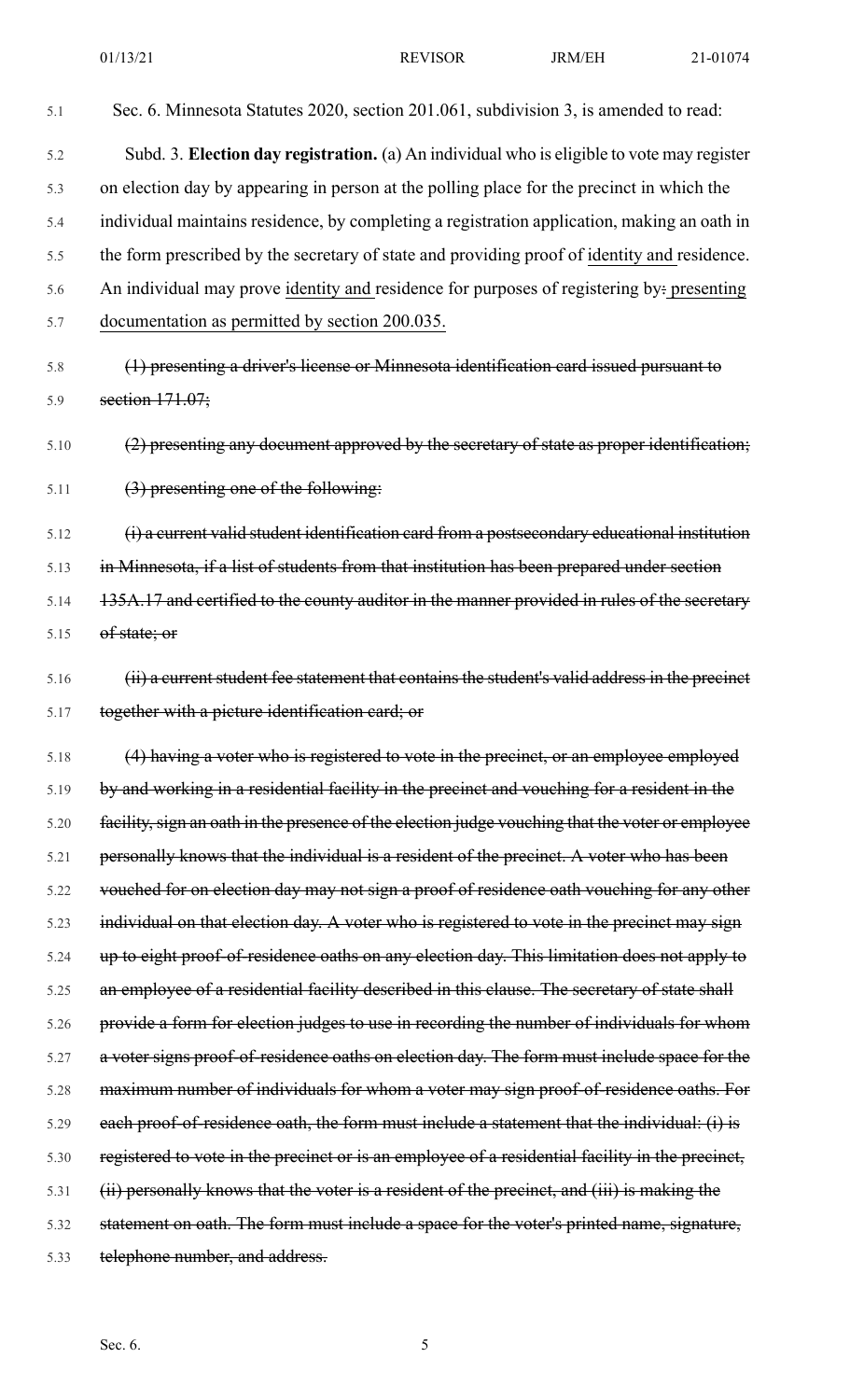| 6.1 | The oath required by this subdivision and Minnesota Rules, part 8200.9939, must be |
|-----|------------------------------------------------------------------------------------|
| 6.2 | attached to the voter registration application.                                    |

- 6.3 (b) The operator of a residential facility shall prepare a list of the names of its employees 6.4 currently working in the residential facility and the address of the residential facility. The 6.5 operator shall certify the list and provide it to the appropriate county auditor no less than 6.6 20 days before each election for use in election day registration.
- $6.7$  (c) "Residential facility" means transitional housing as defined in section 256E.33, 6.8 subdivision 1; a supervised living facility licensed by the commissioner of health under 6.9 section 144.50, subdivision 6; a nursing home as defined in section 144A.01, subdivision  $6.10$   $\frac{5}{3}$ ; a residence registered with the commissioner of health as a housing with services 6.11 establishment as defined in section 144D.01, subdivision 4; a veterans home operated by 6.12 the board of directors of the Minnesota Veterans Homes under chapter 198; a residence 6.13 licensed by the commissioner of human services to provide a residential program as defined 6.14 in section 245A.02, subdivision 14; a residential facility for persons with a developmental 6.15 disability licensed by the commissioner of human services under section 252.28; setting 6.16 authorized to provide housing support as defined in section 256I.03, subdivision 3; a shelter 6.17 for battered women as defined in section 611A.37, subdivision 4; or a supervised publicly 6.18 or privately operated shelter or dwelling designed to provide temporary living 6.19 accommodations for the homeless. 6.20 (d) For tribal band members, an individual may prove residence for purposes of 6.21 registering by: 6.22 (1) presenting an identification card issued by the tribal government of a tribe recognized
	- 6.23 by the Bureau of Indian Affairs, United States Department of the Interior, that contains the 6.24 name, address, signature, and picture of the individual; or
	- 6.25 (2) presenting an identification card issued by the tribal government of a tribe recognized 6.26 by the Bureau of Indian Affairs, United States Department of the Interior, that contains the 6.27 name, signature, and picture of the individual and also presenting one of the documents 6.28 listed in Minnesota Rules, part 8200.5100, subpart 2, item B.
	- $(e)$  (b) A county, school district, or municipality may require that an election judge 6.30 responsible for election day registration initial each completed registration application.
- 6.31 Sec. 7. Minnesota Statutes 2020, section 201.12, subdivision 1, is amended to read:
- 6.32 Subdivision 1. **Notice of registration.** (a) To prevent fraudulent voting and to eliminate
- 6.33 excess names, the county auditor may, except where required by paragraph (b), mail to any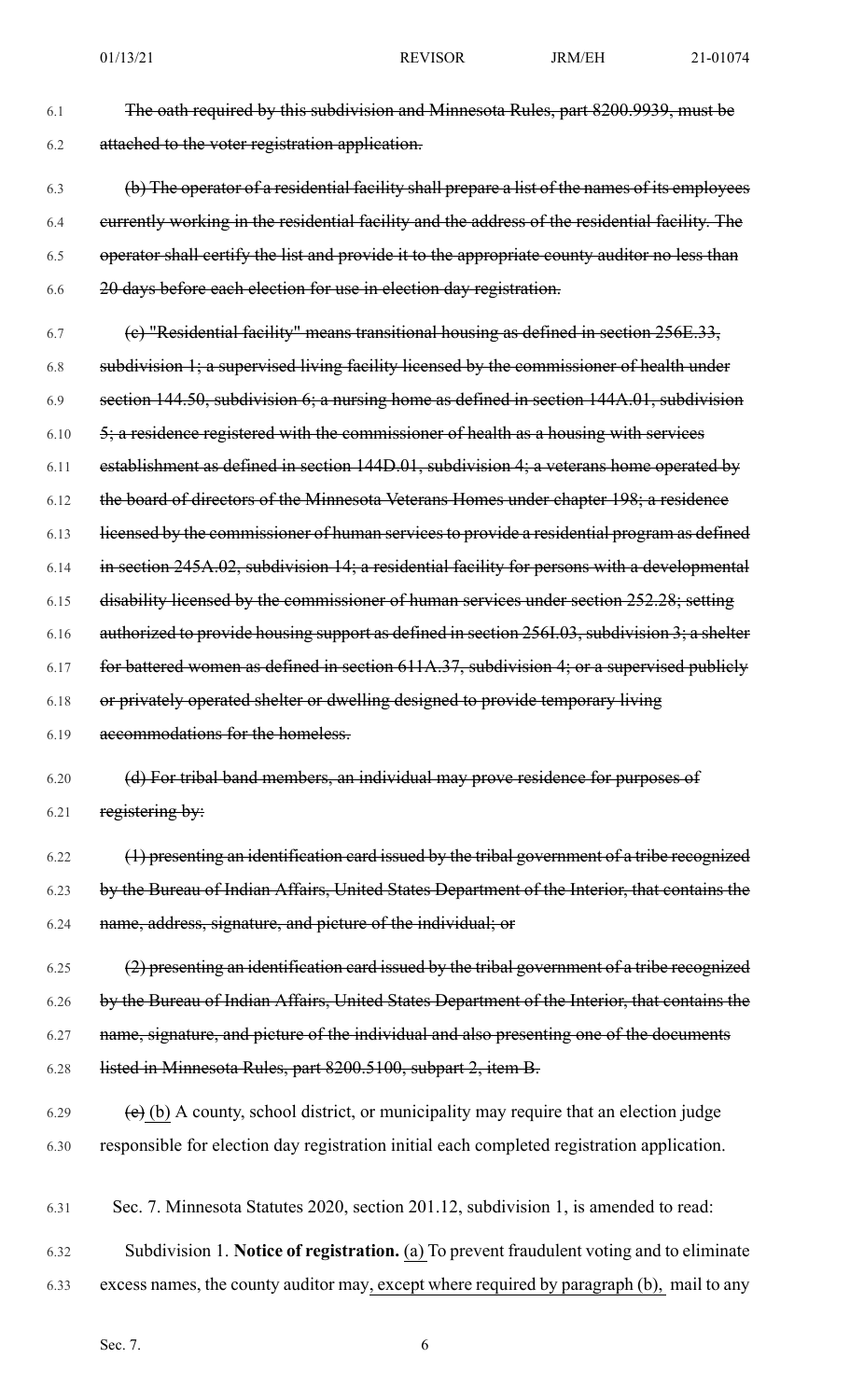- 7.1 registered voter a notice stating the voter's name and address asthey appear in the registration 7.2 files. The notice shall request the voter to notify the county auditor if there is any mistake 7.3 in the information.
- 7.4 (b) The notice provided in paragraph (a) must be sent upon acceptance of a registration 7.5 application from any voter who has not been previously registered to vote in Minnesota. In 7.6 addition to the requirements of paragraph (a), the notice sent to a voter under this paragraph 7.7 must inform the voter of the requirements for voting in the polling place, including the photo 7.8 identification requirements contained in section 204C.10, and provide information to assist 7.9 the voter in acquiring a voter identification card, if necessary, under section 201.017.
- 7.10 Sec. 8. Minnesota Statutes 2020, section 201.221, subdivision 3, is amended to read:
- 7.11 Subd. 3. **Procedures for polling place rosters.** The secretary of state shall prescribe 7.12 the form of paper polling place rosters that include the voter's name, address, date of birth, 7.13 school district number, and space for the voter's signature. The address listed on the polling 7.14 place roster must be the voter's address of residence, unless the voter has requested that the 7.15 address printed on the roster be the voter's mailing address because the voter is a judge, law 7.16 enforcement officer, or corrections officer. An electronic roster and the voter signature 7.17 certificate together must include the same information as a paper polling place roster. The 7.18 secretary of state may prescribe additional election-related information to be placed on the 7.19 polling place rosters on an experimental basis for one state primary and general election 7.20 cycle; the same information may not be placed on the polling place roster for a second state 7.21 primary and general election cycle unless specified in this subdivision. The polling place 7.22 roster must be used to indicate whether the voter has voted in a given election. The secretary 7.23 of state shall prescribe procedures for transporting the polling place rosters to the election 7.24 judges for use on election day. The secretary of state shall prescribe the form for a county 7.25 or municipality to request the date of birth from currently registered voters. The county or 7.26 municipality shall not request the date of birth from currently registered voters by any 7.27 communication other than the prescribed form and the form must clearly indicate that a 7.28 currently registered voter does not lose registration status by failing to provide the date of 7.29 birth. In accordance with section 204B.40, the county auditor shall retain the prescribed 7.30 polling place rosters used on the date of election for 22 months following the election.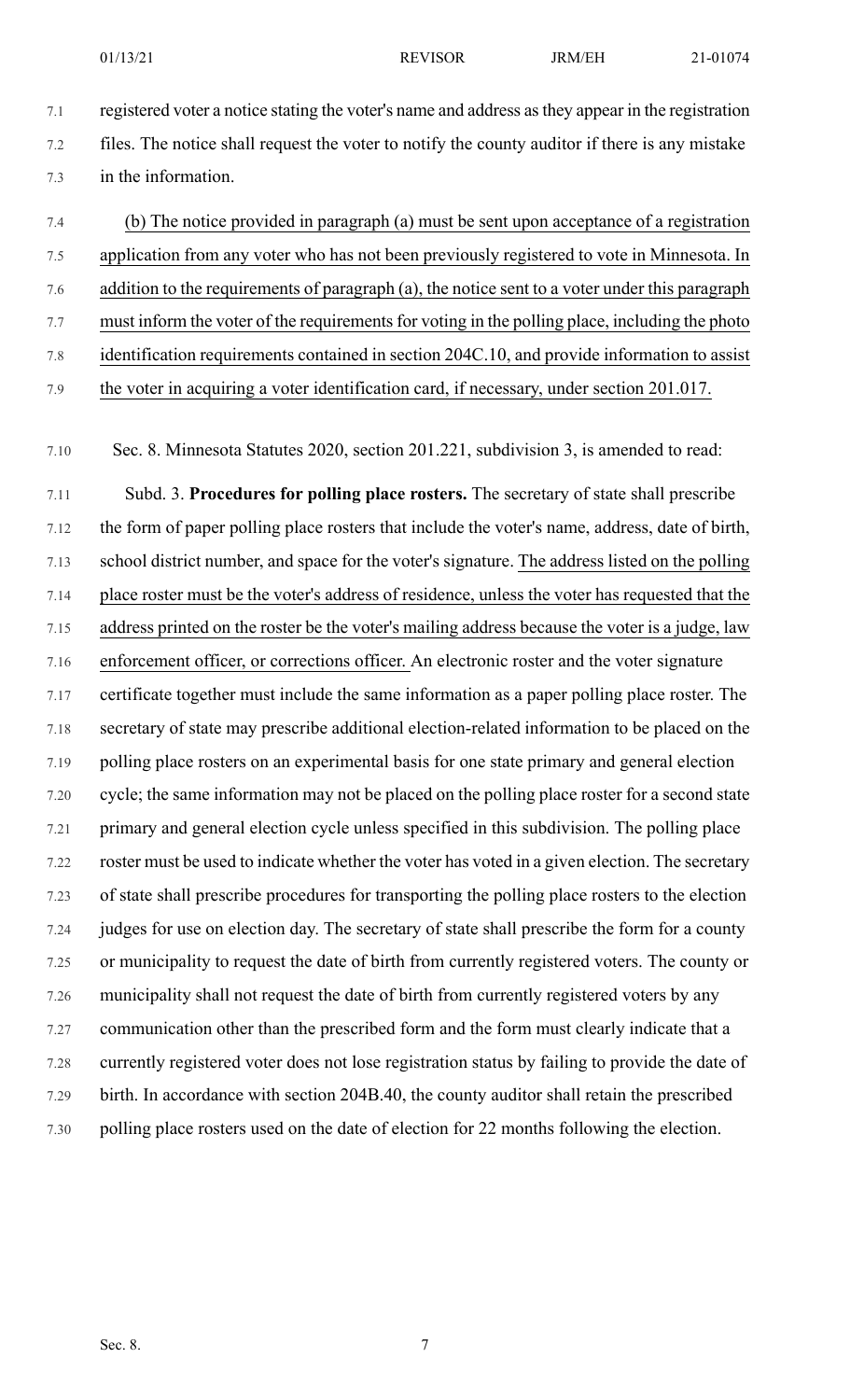8.1 Sec. 9. Minnesota Statutes 2020, section 204C.10, is amended to read:

## 8.2 **204C.10 POLLING PLACE ROSTER; VOTER SIGNATURE CERTIFICATE;** 8.3 **VOTER RECEIPT.**

8.4 Subdivision 1. **Polling place roster.** (a) An individual seeking to vote shall sign a polling 8.5 place roster or voter signature certificate which states that the individual is at least 18 years 8.6 of age, a citizen of the United States, has resided in Minnesota for 20 days immediately 8.7 preceding the election, maintains residence at the address shown, is not under a guardianship 8.8 in which the court order revokes the individual's right to vote, has not been found by a court 8.9 of law to be legally incompetent to vote or has the right to vote because, if the individual 8.10 was convicted of a felony, the felony sentence has expired or been completed or the individual 8.11 has been discharged from the sentence, is registered and has not already voted in the election. 8.12 The roster must also state: "I understand that deliberately providing false information is a 8.13 felony punishable by not more than five years imprisonment and a fine of not more than 8.14 \$10,000, or both."

8.15 (b) At the presidential nomination primary, the polling place roster must also state: "I 8.16 am in general agreement with the principles of the party for whose candidate I intend to 8.17 vote." This statement must appear separately from the statements required in paragraph (a). 8.18 The felony penalty provided for in paragraph (a) does not apply to this paragraph.

8.19 (c)  $\overline{A}$  judge may, Before the applicant signs the roster or voter signature certificate, a 8.20 judge must: (1) require the voter to present a photo identification document, as described 8.21 in subdivision 2; and (2) confirm the applicant's name, address, and date of birth. A voter 8.22 who cannot produce sufficient identification as required by subdivision 2 may not sign the 8.23 polling place roster, but may cast a provisional ballot as provided in section 204C.135.

8.24 (d) After the applicant signs the roster or voter signature certificate, the judge shall give 8.25 the applicant a voter's receipt. The voter shall deliver the voter's receipt to the judge in 8.26 charge of ballots as proof of the voter's right to vote, and thereupon the judge shall hand to 8.27 the voter the ballot. The voters' receipts must be maintained during the time for notice of 8.28 filing an election contest.

8.29 (e) Whenever a challenged status appears on the polling place roster, an election judge 8.30 must ensure that the challenge is concealed or hidden from the view of any voter other than 8.31 the voter whose status is challenged.

8.32 Subd. 2. **Photo identification.** (a) To satisfy the photo identification requirement in

8.33 subdivision 1, a voter must present a valid form of one of the following documents or sets

8.34 of documents issued to the voter: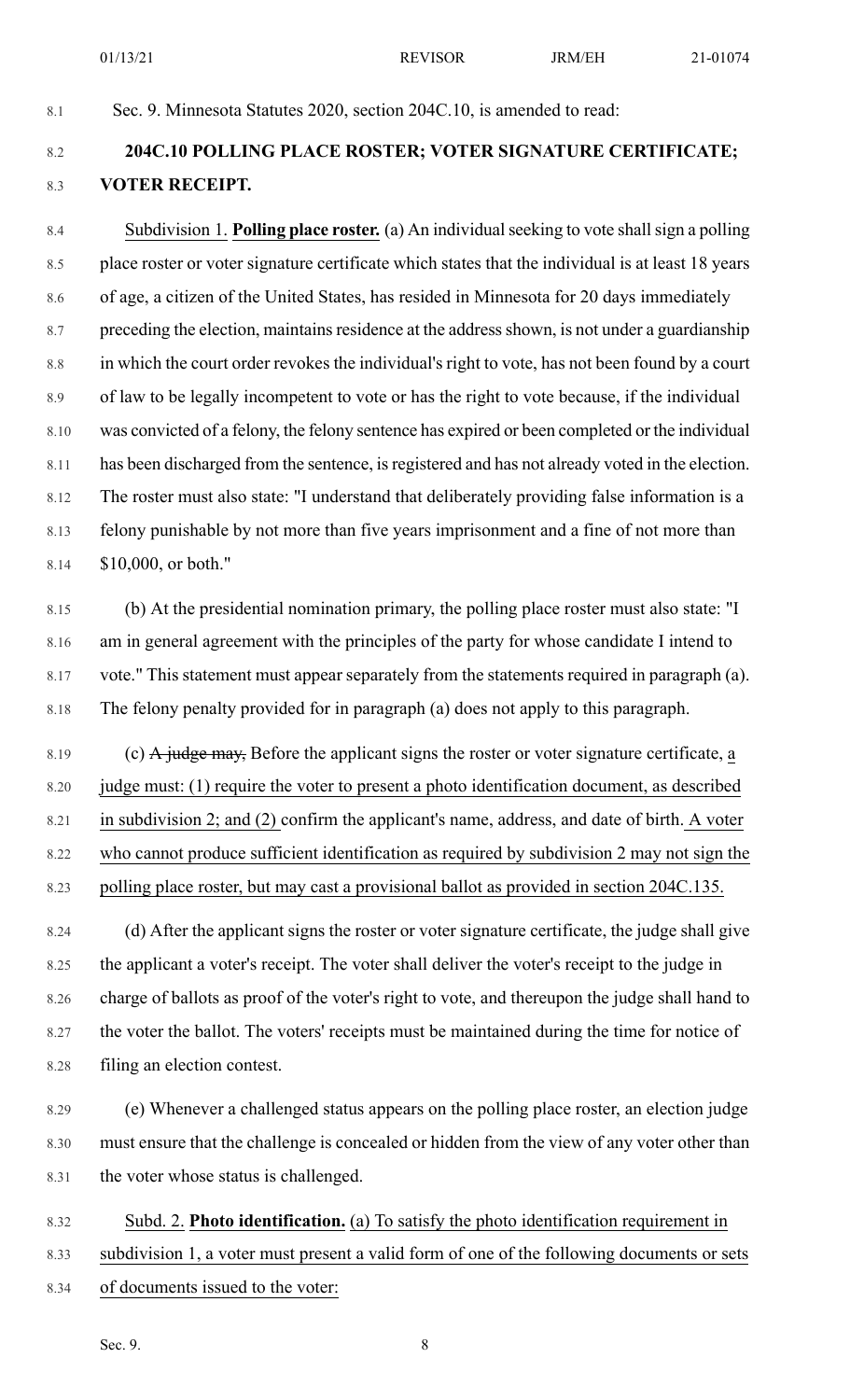9.1 (1) a Minnesota driver's license, state identification card, or voter identification card 9.2 issued under section 171.07 that contains the voter's current address of residence in the 9.3 precinct; 9.4 (2)(i) an original receipt for a new, renewed, or updated driver's license, state 9.5 identification card, or voter identification card issued to the voter under section 171.07 that 9.6 contains the voter's current address of residence in the precinct; and 9.7 (ii) a driver's license or identification card that is expired, invalidated, or does not contain 9.8 the voter's current address of residence in the precinct, issued to the voter by the state of 9.9 Minnesota or any other state or territory of the United States; 9.10 (3) an identification card issued by the tribal government of a tribe recognized by the 9.11 Bureau of Indian Affairs that contains a photograph of the voter, the voter's current address 9.12 of residence in the precinct, and any other items of data required to be contained on a 9.13 Minnesota identification card, as provided in section 171.07, subdivision 3, paragraphs (a) 9.14 and (b); 9.15 (4) if the voter resides in a shelter facility designated for battered women, as defined in 9.16 section 611A.37, subdivision 4, a driver's license or identification card issued to the voter 9.17 by the Department of Public Safety that contains the voter's photograph and address of 9.18 residence prior to seeking the services of the shelter facility, along with a certification of 9.19 residence in the facility, signed by the facility's administrator on a form prescribed by the 9.20 secretary of state; or 9.21 (5) a driver's license or identification card issued by Minnesota or any other state or 9.22 territory of the United States that does not contain the voter's current address of residence, 9.23 if the voter is a student and either: 9.24 (i) the voter's name and address of residence is included on a residential housing list 9.25 certified to the county auditor for use in that precinct under section 135A.17, subdivision 9.26  $2; or$ 9.27 (ii) the voter presents a current student fee statement, issued to the voter, that contains 9.28 the voter's valid address of residence in the precinct. 9.29 (b) An identification card presented under this section is not deficient for a lack of the 9.30 voter's current address of residence in the precinct if the identification card contains the 9.31 mailing address of the voter that matches the address listed on the polling place roster.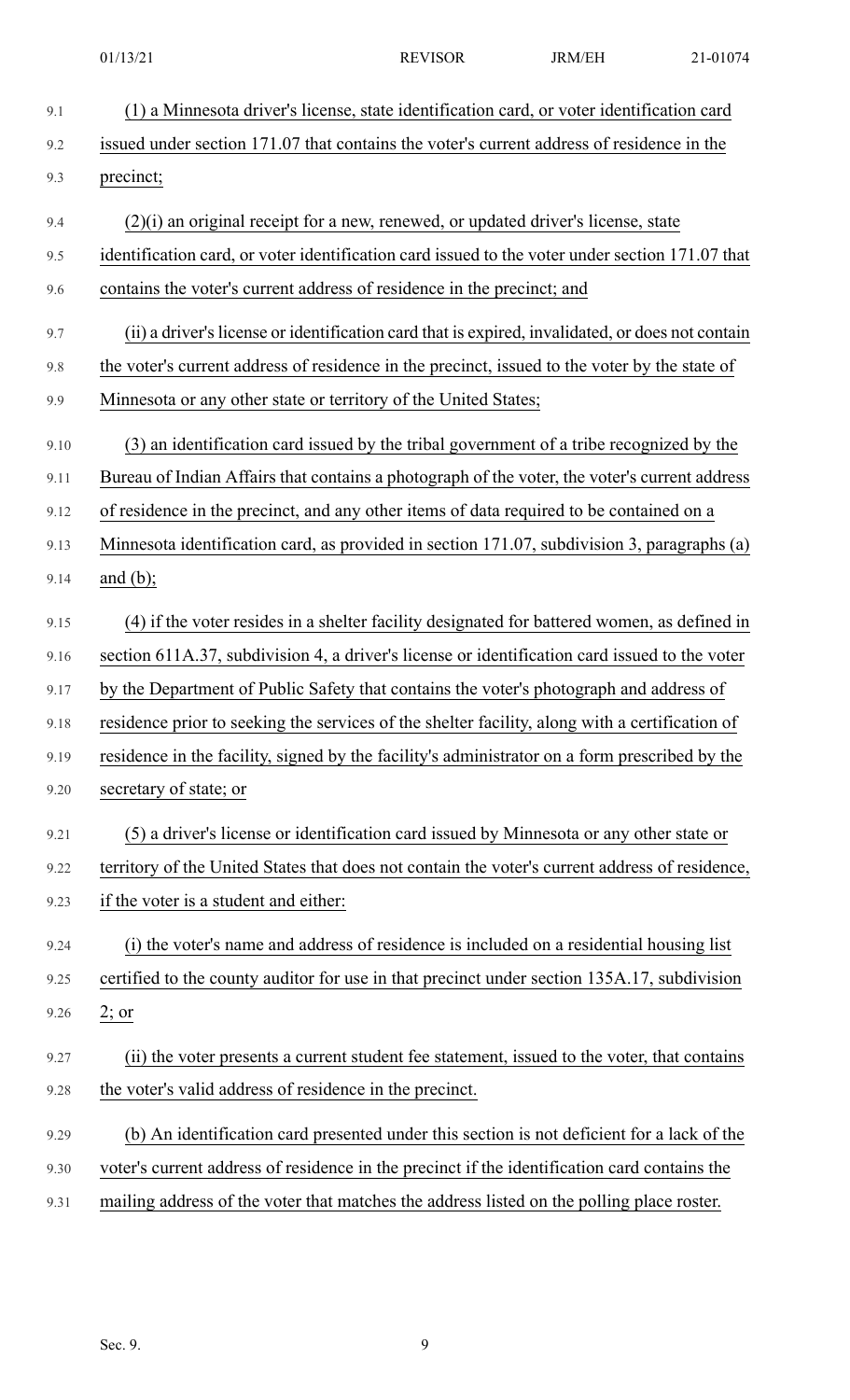10.1 Sec. 10. Minnesota Statutes 2020, section 204C.12, subdivision 3, is amended to read:

10.2 Subd. 3. **Determination of residence.** In determining the legal residence of a challenged 10.3 individual, the election judges shall be governed by the principles contained in section 10.4 200.031. If the challenged individual's answers to the questions show ineligibility to vote 10.5 in that precinct, the individual shall not be allowed to vote. If the individual has marked 10.6 ballots but not yet deposited them in the ballot boxes before the election judges determine 10.7 ineligibility to vote in that precinct, the marked ballots shall be placed unopened with the 10.8 spoiled ballots. If the answers to the questions fail to show that the individual is not eligible 10.9 to vote in that precinct and the challenge is not withdrawn, the election judges shall verbally 10.10 administer the oath on the voter certificate to the individual. After taking the oath and 10.11 completing and signing the voter certificate, the challenged individual shall be allowed to 10.12 vote permit the voter to cast a provisional ballot in the manner provided in section 204C.135.

10.13 Sec. 11. **[204C.135] PROVISIONAL BALLOTS.**

10.14 Subdivision 1. **Casting of provisional ballots.** (a) The following voters seeking to vote 10.15 are entitled to cast a provisional ballot in the manner provided by this section:

10.16 (1) a voter who is unable to provide proper photo identification as required by section 10.17 204C.10;

10.18 (2) a voter whose registration status is listed as "challenged" on the polling place roster; 10.19 and

10.20 (3) a voter whose eligibility to vote is challenged as permitted by section 204C.12.

10.21 (b) A voter seeking to vote a provisional ballot must sign a provisional ballot roster and 10.22 complete a provisional ballot envelope. The envelope must contain a space for the voter to 10.23 list the voter's name, address of residence, date of birth, voter identification number, and 10.24 any other information prescribed by the secretary of state. The voter must also swear or 10.25 affirm, in writing, that the voter is eligible to vote, has not voted previously in the same 10.26 election, and meets the criteria for registering to vote in the precinct in which the voter 10.27 appears.

10.28 Once the voter has completed the provisional ballot envelope, the voter must be allowed 10.29 to cast a provisional ballot. The provisional ballot must be in the same form as the official 10.30 ballot available in the precinct on election day. A completed provisional ballot shall be 10.31 sealed in a secrecy envelope. The secrecy envelope shall be sealed inside the voter's 10.32 provisional ballot envelope and deposited by the voter in a secure, sealed provisional ballot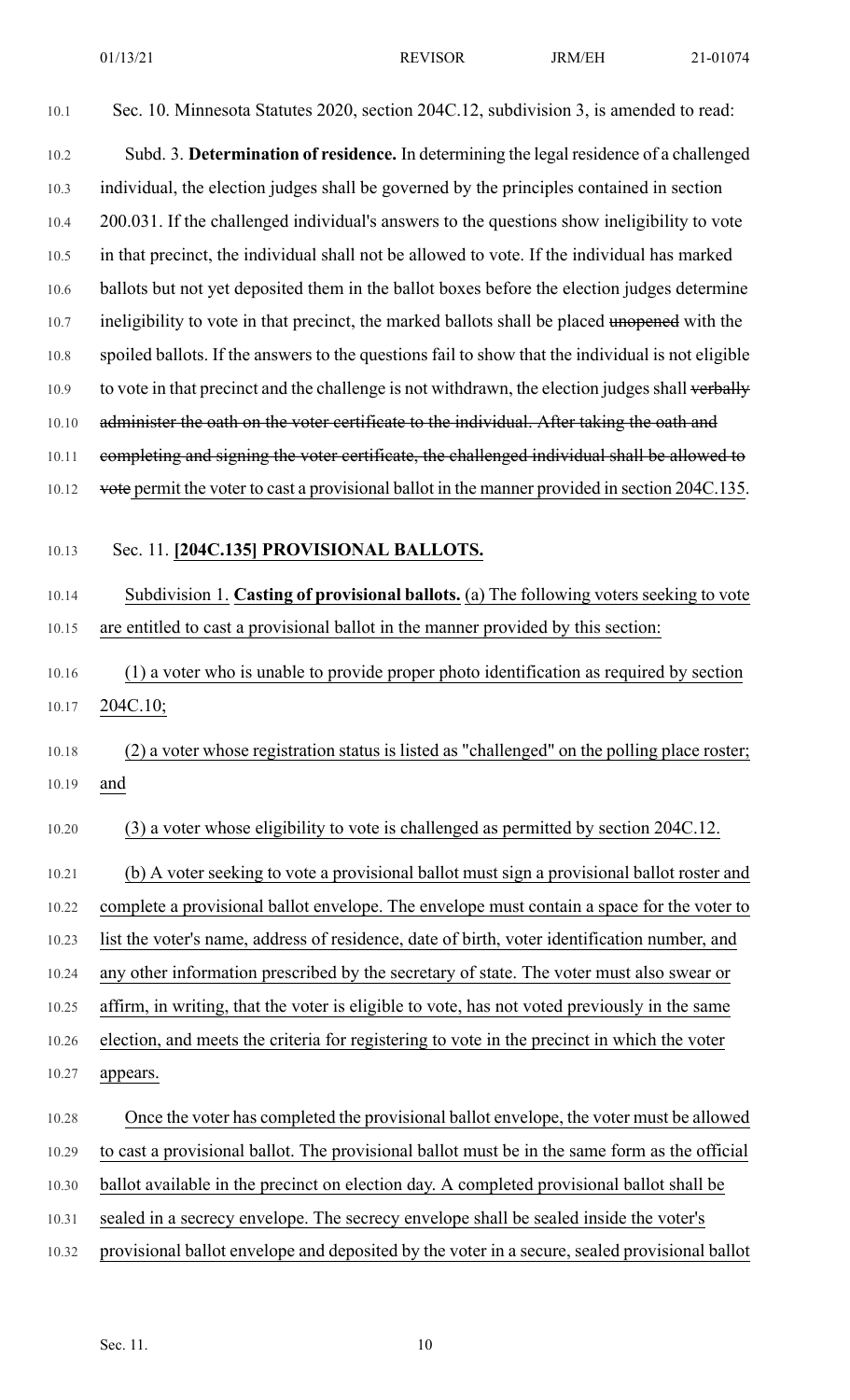- 11.1 box. Completed provisional ballots may not be combined with other voted ballots in the 11.2 polling place. 11.3 (c) The form of the secrecy and provisional ballot envelopes shall be prescribed by the 11.4 secretary of state. The provisional ballot envelope must be a color other than that provided 11.5 for absentee ballot envelopes and must be prominently labeled "Provisional Ballot Envelope." 11.6 (d) Provisional ballots and related documentation shall be delivered to and securely 11.7 maintained by the county auditor or municipal clerk in the same manner as required for 11.8 other election materials under sections 204C.27 and 204C.28. 11.9 Subd. 2. **Counting provisional ballots.** (a) A voter who casts a provisional ballot in the 11.10 polling place may personally appear before the county auditor or municipal clerk no later 11.11 than seven calendar days following the election to prove that the voter's provisional ballot 11.12 should be counted. The county auditor or municipal clerk must count a provisional ballot 11.13 in the final certified results from the precinct if: 11.14 (1) the statewide voter registration system indicates that the voter is eligible to vote or, 11.15 if challenged, the voter presents evidence of the voter's eligibility to vote; and 11.16 (2) the voter presents proof of identity and residence in the precinct in the manner 11.17 permitted by section 200.035. 11.18 (b) If a voter does not appear before the county auditor or municipal clerk within seven 11.19 calendar days following the election or otherwise does not satisfy the requirements of 11.20 paragraph (a), or if the data listed on the items of identification presented by the voter does 11.21 not match the data submitted by the voter on the provisional ballot envelope, the voter's 11.22 provisional ballot must not be counted. 11.23 (c) The county auditor or municipal clerk must notify, in writing, any provisional voter 11.24 who does not appear within seven calendar days of the election that the voter's provisional 11.25 ballot was not counted because of the voter's failure to appear before the county auditor or 11.26 municipal clerk within the time permitted by law to determine whether the provisional ballot 11.27 should be counted. 11.28 Subd. 3. **Provisional ballots; reconciliation.** Prior to counting any provisional ballots 11.29 in the final vote totals from a precinct, the county auditor must verify that the number of 11.30 signatures appearing on the provisional ballot roster from that precinct is equal to or greater 11.31 than the number of accepted provisional ballots submitted by voters in the precinct on 11.32 election day. Any discrepancy must be resolved before the provisional ballots from the
- 11.33 precinct may be counted. Excess provisional ballots to be counted must be randomly